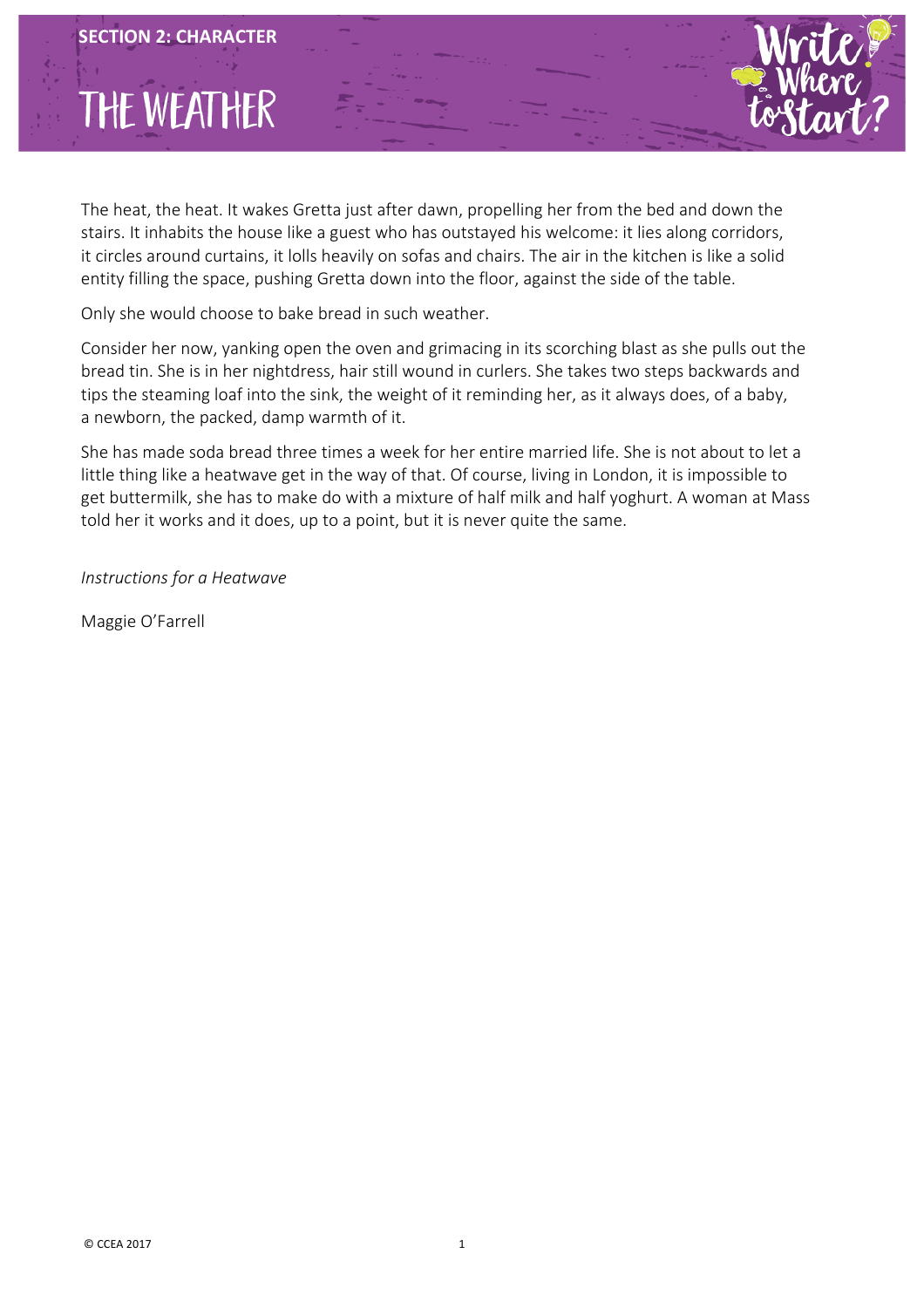





What age do you think Gretta is?

| 20-30 |
|-------|
| 40-50 |
| 50-60 |

Give reasons

Where do you think Gretta is from?

Why do you think this?

What else have you learned about Gretta from this extract? Support your answer with evidence from the text.